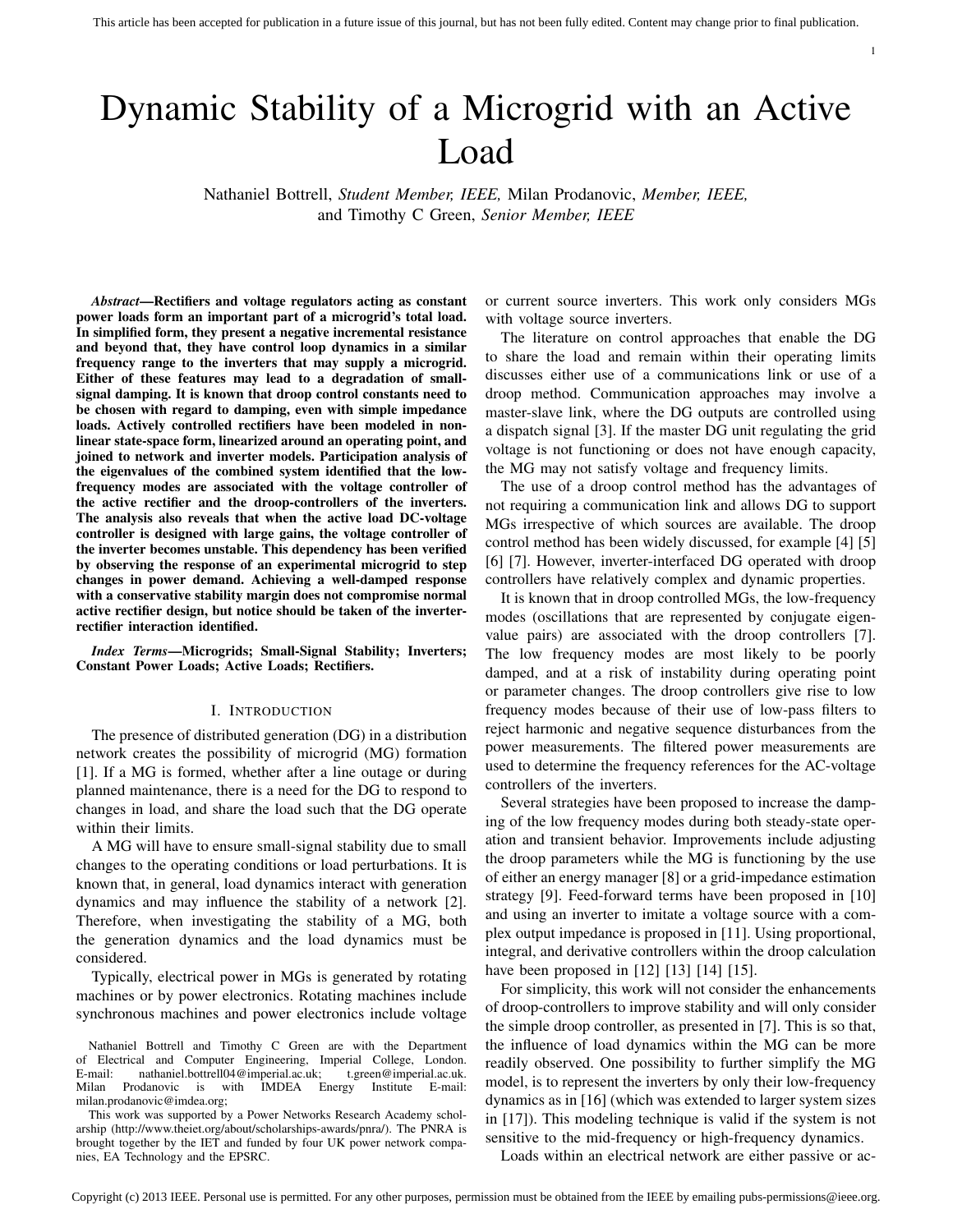

Fig. 1: Comprehensive figure showing all the DG's and loads with corresponding control

tive loads. Passive loads include devices such as incandescent lighting or resistive space heaters and are typically modeled by a resistor or an inductor-resistor network. Active loads include devices such as machine drives, back-to-back converter configurations, and consumer electronics with unity power factor correction. Over a small time period, these devices may be modeled as constant power loads (CPLs). This work considers inverter based generation with active and passive loads.

This work is important since published literature has mostly considered MGs with passive (i.e. impedance) loads, whereas MG implementations are likely to include significant proportions of loads with active front ends. Active front ends are used for providing regulated voltage buses to supply the final use equipment. By regulating the voltage bus, an active load may become a CPL.

Constant impedance loads generally increase damping whereas CPLs tend to decrease damping [18]. To understand how a network responds to different generation technologies, in this case DG, a range of load dynamics must be studied. The results produced from using only passive loads may be misleading, since they might not represent the type of loads connected to a network [19].

2

CPLs typically destabilize DC MG networks [20] [21] [22] and were shown to destabilize an AC MG in [23], which went on to conclude that CPLs are only stable if paralleled with constant impedance loads. The study used the small-signal representation of an ideal CPL, which exhibits a negative incremental resistance  $(\Delta i = -\left(\frac{P}{V^2}\right) \Delta v)$  but did not consider the dynamics of the bus regulator. Many solutions have been proposed to overcome the problems of CPLs, including the solution discussed in [24] [25].

Large-signal stability of a MG, with various load types, was investigated in [26]. The conclusion from this was that constant PQ loads and impedance loads have no affect on stability but motor loads do. Although this work did not consider smallsignal stability, it is important because it demonstrates that CPLs have the possibility of being stable without the need to be paralleled with constant impedance loads (contrary to the assertion in [23]).

Several approaches for determining network stability exist. Power electronic networks can be analyzed using impedance